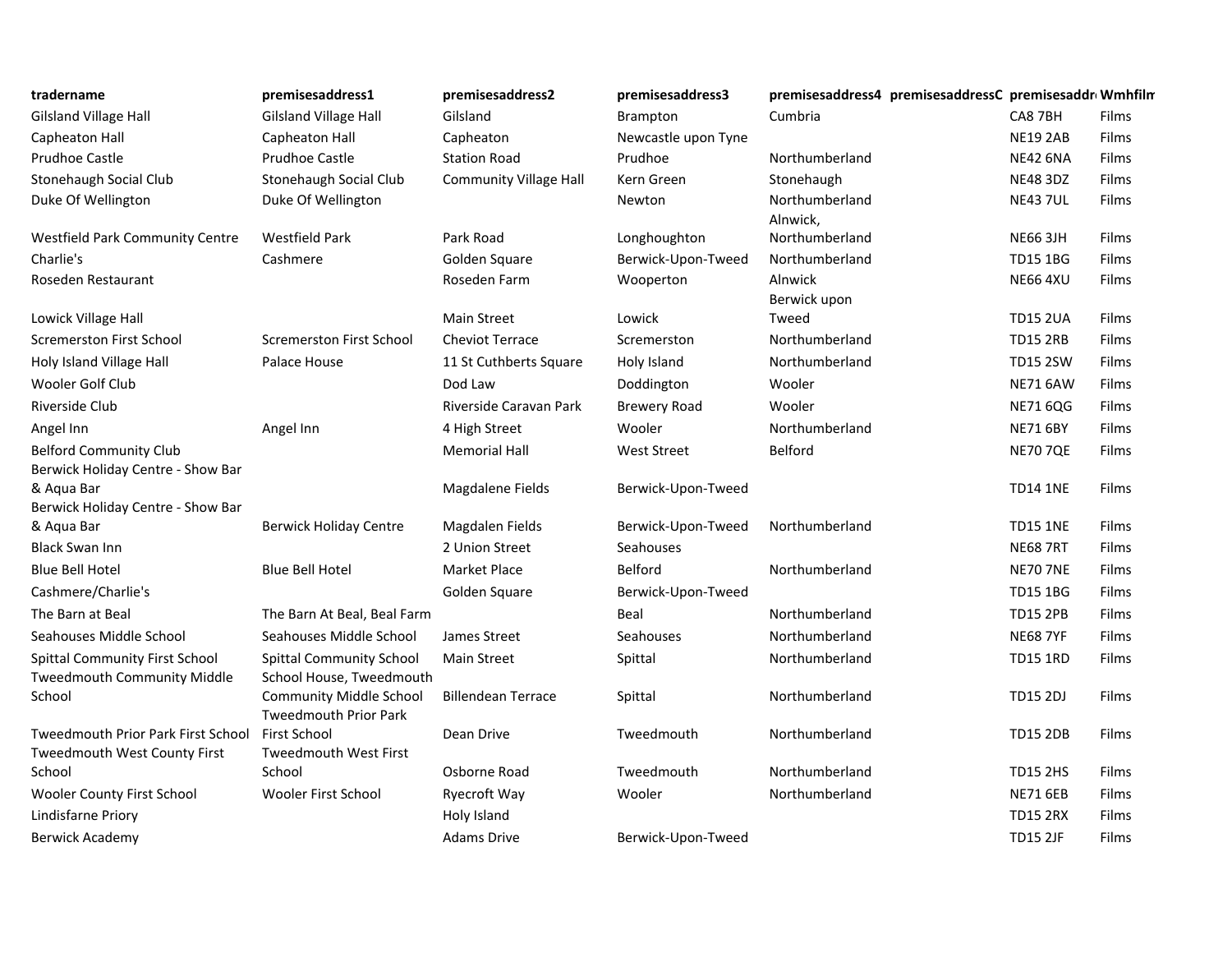| Kirknewton Village Hall                                                |                                                                            | West Kirknewton Farm     | Wooler             |                                         | <b>NE71 6XF</b> | Films |
|------------------------------------------------------------------------|----------------------------------------------------------------------------|--------------------------|--------------------|-----------------------------------------|-----------------|-------|
| Cornhill Village Hall                                                  | Cornhill Village Hall                                                      | Knowe Head               | Cornhill-On-Tweed  | Northumberland                          | <b>TD12 4UA</b> | Films |
| <b>Ancroft Memorial Hall</b>                                           | <b>Ancroft Memorial Hall</b>                                               |                          | Ancroft            | Northumberland                          | <b>TD15 2TG</b> | Films |
| Beadnell Women's Institute Hall                                        |                                                                            | 22 Meadow Lane           | Beadnell           | Chathill                                | <b>NE67 6AJ</b> | Films |
| <b>Etal Village Hall</b>                                               | <b>Village Hall</b>                                                        | <b>Etal Village</b>      | Ford               | Northumberland                          | <b>TD12 4TL</b> | Films |
| Horncliffe Memorial Hall                                               | <b>Village Hall</b>                                                        | <b>Main Street</b>       | Horncliffe         | Northumberland                          | <b>TD15 2XW</b> | Films |
| <b>Howtel Reading Room</b>                                             | Howtel Old School                                                          |                          | <b>Branxton</b>    | Northumberland                          | <b>TD12 4QG</b> | Films |
| <b>Branxton Village Hall</b>                                           | <b>Branxton Village Hall</b>                                               |                          | <b>Branxton</b>    | Northumberland                          | <b>TD12 4SL</b> | Films |
| Crookham Village Hall                                                  |                                                                            | Crookham                 | Cornhill-On-Tweed  |                                         | <b>TD12</b>     | Films |
| Norham Village Hall                                                    |                                                                            | Castle Street            | Norham             |                                         | <b>TD15 2LQ</b> | Films |
| St. Aidans Hall                                                        |                                                                            | 46 Church Street         | Berwick-Upon-Tweed |                                         | <b>TD15 1DU</b> | Films |
| <b>St Cuthberts Parish Centre</b>                                      |                                                                            | Walkergate               | Berwick-upon-Tweed |                                         | <b>TD15 1DB</b> | Films |
| St Michael's Church Hall                                               | <b>Village Hall</b>                                                        |                          | Ilderton           | Northumberland                          | <b>NE66 4YD</b> | Films |
| <b>Tillmouth Hall</b>                                                  |                                                                            | Tillmouth                | Cornhill On Tweed  |                                         | <b>TD12 4UR</b> | Films |
| Lowick County First School                                             |                                                                            | 30 Main Street           | Lowick             | Berwick-Upon-<br>Tweed<br>Berwick-Upon- | <b>TD15 2UA</b> | Films |
| <b>Belford First School</b>                                            |                                                                            | <b>West Street</b>       | <b>Belford</b>     | Tweed                                   | <b>NE70 7QD</b> | Films |
| Belford Community Middle School                                        |                                                                            | William's Way            | Belford            |                                         | <b>NE70 7NX</b> | Films |
|                                                                        | <b>Branton Community First</b>                                             |                          |                    |                                         |                 |       |
| <b>Branton Community First School</b>                                  | School                                                                     |                          | <b>Branton</b>     | Northumberland                          | <b>NE66 4JF</b> | Films |
| <b>Cornhill County First School</b>                                    | <b>Cornhill First School</b><br>Ellingham C Of E Aided First               | <b>St Helens Gardens</b> | Cornhill-On-Tweed  | Northumberland                          | <b>TD12 4UE</b> | Films |
| Ellingham C of E Aided First School                                    | School                                                                     |                          | Ellingham          | Northumberland                          | <b>NE67 5ET</b> | Films |
| <b>Glendale Community Middle School</b>                                |                                                                            | <b>Brewery Lane</b>      | Wooler             |                                         | <b>NE71 6QF</b> | Films |
| The Grove School                                                       | The Grove Special School<br>Holy Island C Of E First                       | <b>Grove Gardens</b>     | Tweedmouth         | Northumberland                          | <b>TD15 2EN</b> | Films |
| Holy Island C of E First School                                        | School                                                                     | Lewins Lane              | Holy Island        | Northumberland                          | TD15 2SQ        | Films |
| Holy Trinity C E Aided First School                                    |                                                                            | <b>Bell Tower Place</b>  | Berwick-Upon-Tweed |                                         | <b>TD15 1NB</b> | Films |
| Hugh Joicey C of E Aided First School                                  |                                                                            | Ford                     | Berwick-Upon-Tweed |                                         | <b>TD15 2QA</b> | Films |
|                                                                        | Norham St Ceolwulfs C Of E                                                 |                          |                    |                                         |                 |       |
| Norham County First School                                             | <b>Controlled First School</b>                                             |                          | Norham             | Northumberland                          | <b>TD15 2JZ</b> | Films |
| St Cuthberts RC First School                                           | St Cuthberts Rc First School Prince Edward Road                            |                          | Tweedmouth         | Northumberland                          | <b>TD15 2EX</b> | Films |
| St Mary's C of E First School<br><b>Marshall Meadows Country House</b> | St Mary's C Of E First School Newfields<br><b>Marshall Meadows Country</b> |                          | Berwick-Upon-Tweed | Northumberland                          | <b>TD15 1SP</b> | Films |
| Hotel                                                                  | House Hotel                                                                |                          | Berwick-Upon-Tweed | Northumberland                          | <b>TD15 1UT</b> | Films |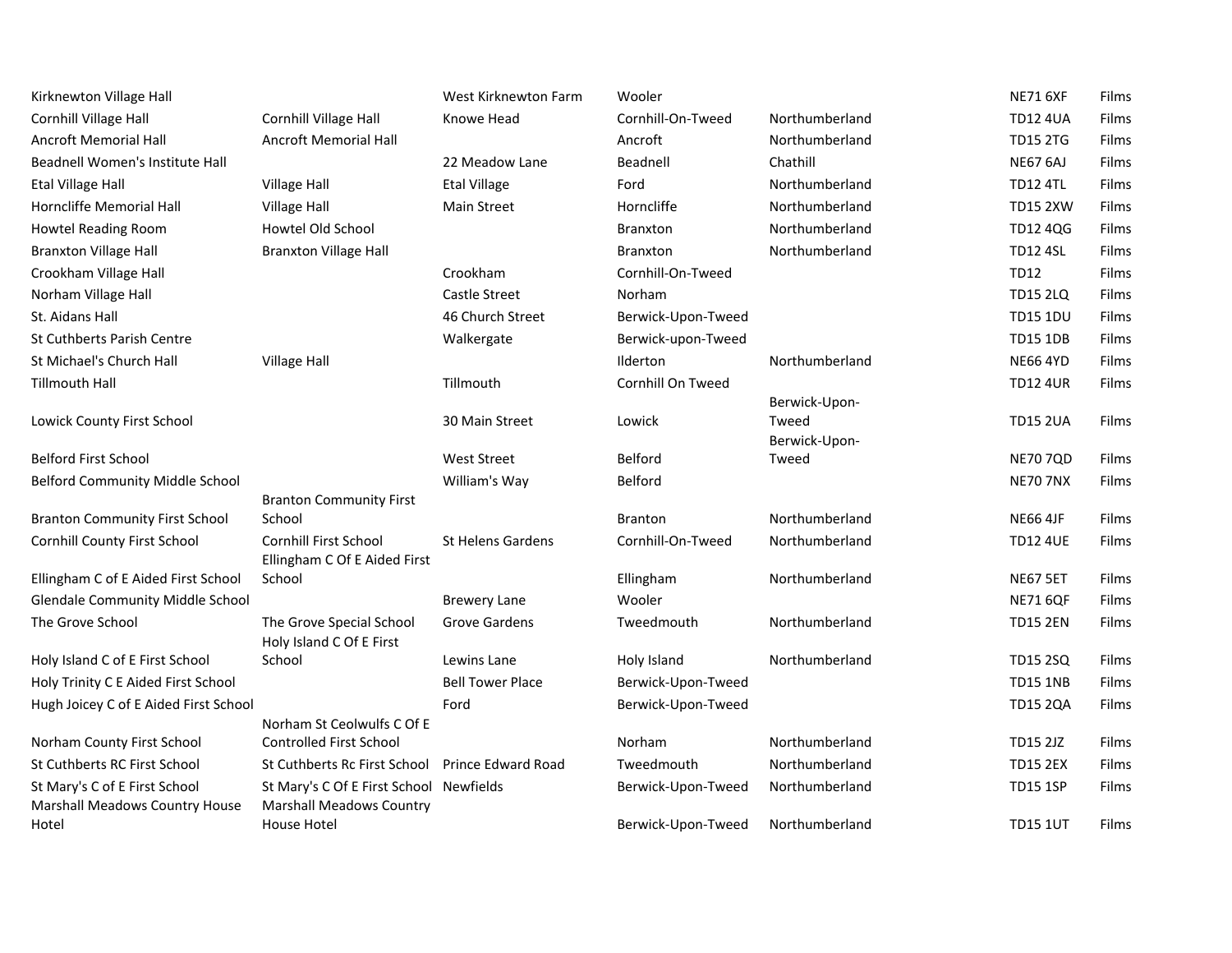|                                               | Lady Waterford Hall               |                           |                    |                                 |                |                 |       |
|-----------------------------------------------|-----------------------------------|---------------------------|--------------------|---------------------------------|----------------|-----------------|-------|
| Lady Waterford Hall                           | <b>Trustees</b>                   |                           | Ford               | Northumberland<br>Berwick-Upon- |                | <b>TD15 2QG</b> | Films |
| Ord House Club                                |                                   | Ord House Caravan Park    | East Ord           | Tweed                           |                | <b>TD15 2NS</b> | Films |
| Queens Head                                   |                                   | 2-6 Sandgate              | Berwick-Upon-Tweed |                                 |                | <b>TD15 1EP</b> | Films |
| The Purdy Lodge Limited                       | Purdy Lodge                       |                           | Berwick-Upon-Tweed | Northumberland                  |                | <b>NE70 7JU</b> | Films |
| Ocean Club                                    |                                   | Seafield Caravan Park     | Seahouses          |                                 |                | <b>NE68 7SP</b> | Films |
| Apple Inn                                     | The Apple Inn                     |                           | Lucker             | Northumberland                  |                | <b>NE70 7JH</b> | Films |
| The Albion Inn                                | Albion Inn                        | 10 Main Street            | Spittal            | Northumberland                  |                | <b>TD15 1QY</b> | Films |
| Red Lion Inn                                  | The Red Lion                      | 32 Main Street            | Spittal            | Northumberland                  |                | <b>TD15 1QY</b> | Films |
| Marygate                                      |                                   | Berwick Upon Tweed        |                    |                                 |                |                 | Films |
| The Black and Gold                            | <b>Black And Gold Social Club</b> | <b>Shielfield Park</b>    | Tweedmouth         | Northumberland                  |                | <b>TD15 2EF</b> | Films |
| Bowsden Village Hall                          | Bowsden Village Hall              |                           | Bowsden            | Northumberland                  |                | <b>TD15 2TW</b> | Films |
| <b>Astley Arms</b>                            |                                   | <b>Marine View</b>        | Seaton Sluice      | <b>Whitley Bay</b>              | Northumberland | <b>NE26 4JX</b> | Films |
| Cara Mia                                      |                                   | 79 Waterloo Road          | Blyth              | Northumberland                  |                | <b>NE24 1BU</b> | Films |
|                                               | The Bay Horse Inn,                |                           |                    |                                 |                |                 |       |
| The Bay Horse Inn                             | Sandersons Terrace                |                           | Cramlington        | Northumberland                  |                | <b>NE23 6XB</b> | Films |
| The Roxbury                                   |                                   | 11-13 Stanley Street      | Blyth              | Northumberland                  |                | <b>NE24 2BS</b> | Films |
| <b>Blagdon Arms</b>                           | The Blagdon Arms                  | Village Square            | Cramlington        | Northumberland                  |                | <b>NE23 1DN</b> | Films |
| The Quay                                      | The Quay                          | 67 Bridge Street          | Blyth              | Northumberland                  |                | <b>NE24 2AF</b> | Films |
| <b>Brockwell Seam</b>                         | <b>Brockwell Centre</b>           | Northumbrian Road         | Cramlington        | Northumberland                  |                | <b>NE23 1XZ</b> | Films |
| Percy Arms                                    | Percy Arms                        | <b>Brierley Road</b>      | Blyth              | Northumberland                  |                | <b>NE24 5AU</b> | Films |
| The Plough Inn                                | The Plough                        | Village Square            | Cramlington        | Northumberland                  |                | <b>NE23 1DN</b> | Films |
| Railway Tavern                                |                                   | 42 Regent Street          | Blyth              | Northumberland                  |                | <b>NE24 1LS</b> | Films |
| The South Beach                               | The South Beach                   | <b>Fulmar Drive</b>       | Blyth              | Northumberland                  |                | <b>NE24 3RJ</b> | Films |
| The Top House                                 | The Top House                     | <b>Marlow Street</b>      | Blyth              | Northumberland                  |                | <b>NE24 2RH</b> | Films |
| Mecca Bingo                                   | Mecca Bingo Club                  | <b>Rink Street</b>        | Blyth              | Northumberland                  |                | <b>NE24 1AL</b> | Films |
| <b>Kings Arms</b>                             | <b>Kings Arms</b>                 | 417 Cowpen Road           | Blyth              | Northumberland                  |                | <b>NE24 5NG</b> | Films |
| Snowy Owl                                     |                                   | <b>Blagdon Lane</b>       | Cramlington        |                                 |                | NE23 8AU        | Films |
| The Prince of Wales                           | Prince Of Wales                   | 58 Waterloo Road          | Blyth              | Northumberland                  |                | <b>NE24 1DG</b> | Films |
| Gala Bingo                                    |                                   | Forum Way                 | Cramlington        | Northumberland                  |                | <b>NE23 6YD</b> | Films |
| Moor Farm Beefeater                           | Premier Inn                       |                           | Cramlington        | Northumberland                  |                | <b>NE23 7QA</b> | Films |
| <b>Mayfield Community Centre</b>              |                                   | <b>Brownrigg Drive</b>    | Mayfield Glade     | Cramlington                     |                | <b>NE23 6TF</b> | Films |
|                                               | <b>New Hartley Community</b>      |                           |                    |                                 |                |                 |       |
| New Hartley Community Association Association |                                   | <b>St Michaels Avenue</b> | New Hartley        | Northumberland                  |                | <b>NE25 ORP</b> | Films |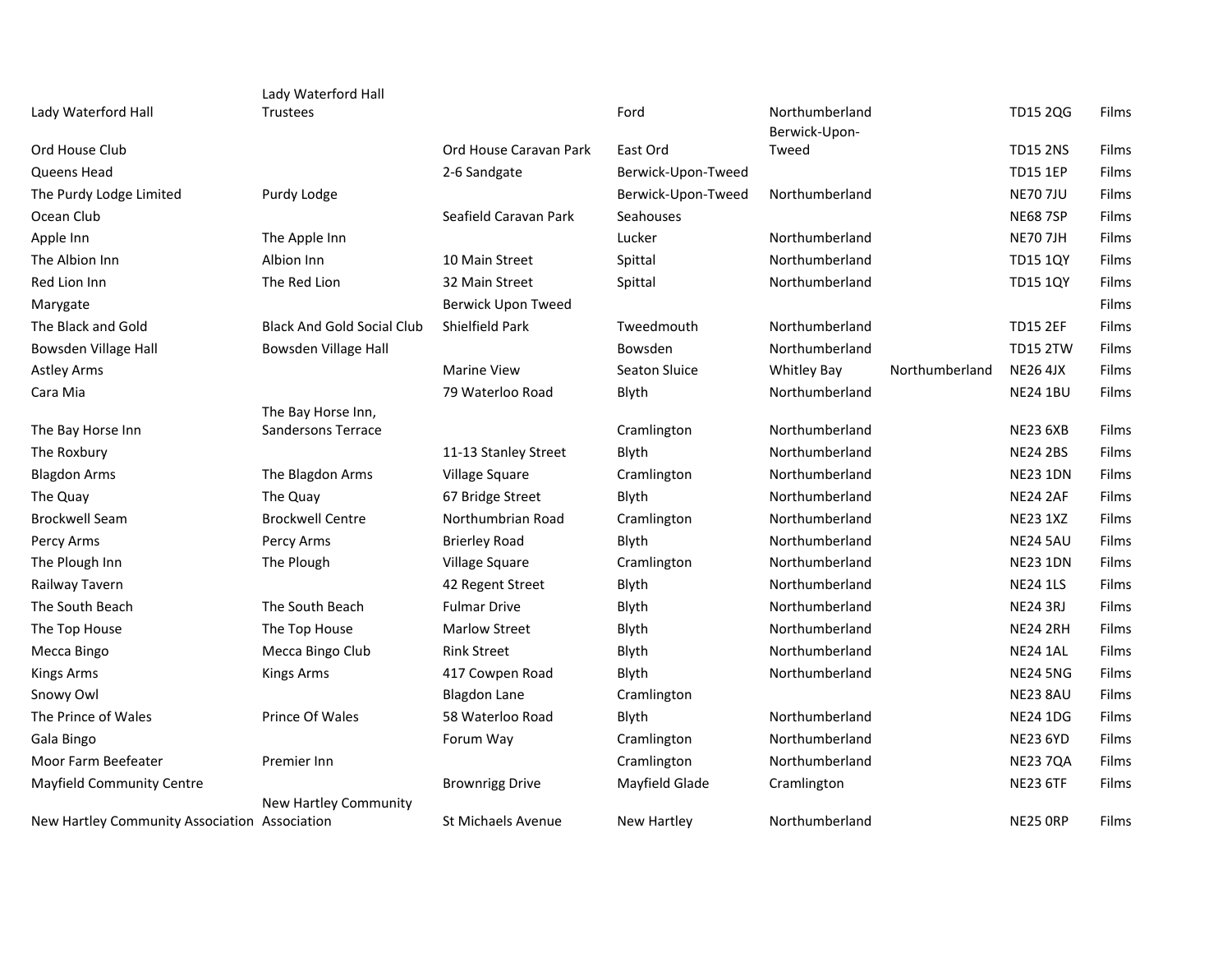|                                                                 | Northburn Sports &                                   |                                                     |                          |                |                 |       |
|-----------------------------------------------------------------|------------------------------------------------------|-----------------------------------------------------|--------------------------|----------------|-----------------|-------|
| Northburn Sports and Comm Centre Community Centre               | <b>Seaton Sluice Community</b>                       | Crow Hall Lane                                      | Cramlington              | Northumberland | <b>NE23 1BN</b> | Films |
| Seaton Sluice Community Centre                                  | Centre                                               | <b>Albert Road</b>                                  | <b>Seaton Sluice</b>     | Northumberland | <b>NE26 4QX</b> | Films |
| St Bedes Parish Centre                                          | St Bedes Church Hall                                 | Newcastle Road                                      | Blyth                    | Northumberland | <b>NE24 4AS</b> | Films |
| East Hartford Community Centre                                  |                                                      | <b>Scott Street</b>                                 | Hartford                 | Northumberland | NE23 3AN        | Films |
| <b>Blyth Market Place</b>                                       |                                                      | <b>Blyth Market Square</b>                          | <b>Blyth Town Centre</b> | Blyth          | <b>NE24 1BW</b> | Films |
| Asmara                                                          | Asmara                                               | 1 Freehold Street                                   | Blyth                    | Northumberland | <b>NE24 2BA</b> | Films |
| Seaton Delaval Arts Centre                                      | Seaton Delaval Arts Centre                           | <b>Blyth Street</b>                                 | Seaton Delaval           | Northumberland | NE25 ODY        | Films |
| Silx Teen Bar                                                   | Silx                                                 | 5 Church Street                                     | Blyth                    | Northumberland | <b>NE24 1BG</b> | Films |
| <b>Blyth Links</b>                                              |                                                      | Blyth                                               |                          |                | <b>NE24 3PL</b> | Films |
| <b>Ridley Park</b>                                              | <b>Ridley Park</b>                                   | Park Road                                           | Blyth                    | Northumberland |                 | Films |
| Kielder Community Centre                                        |                                                      | Kielder Community Centre<br>Tynedale Rugby Football | First School             | Kielder        | <b>NE48 1HQ</b> | Films |
| Tynedale Rugby Football Club Ltd                                |                                                      | Club L                                              | <b>Tynedale Park</b>     | Corbridge      | <b>NE45 5AY</b> | Films |
| <b>Black Bull Hotel</b>                                         | <b>Black Bull Hotel</b>                              | <b>Front Street</b>                                 | Bellingham               | Northumberland | <b>NE48 2JP</b> | Films |
| Slaley Hall Hotel                                               |                                                      | Slaley Hall Hotel                                   | Slaley                   | Hexham         | <b>NE47 0BX</b> | Films |
| Miners Arms Inn                                                 |                                                      | Miners Arms Inn                                     | <b>Main Street</b>       | Acomb, Hexham  | <b>NE46 4PW</b> | Films |
| <b>Beaumont Hotel</b>                                           |                                                      | <b>Beaumont Street</b>                              | Hexham                   | Northumberland | <b>NE46 3LT</b> | Films |
|                                                                 | Queens Hall Arts Trust,                              |                                                     |                          |                |                 |       |
| <b>Queens Hall</b>                                              | Queens Hall                                          | <b>Beaumont Street</b>                              | Hexham                   | Northumberland | <b>NE46 3LS</b> | Films |
| Samson Inn                                                      |                                                      | Samson Inn                                          | Gilsland                 |                | CA8 7DR         | Films |
| Angler's Arms                                                   | Angler's Arms                                        | Kielder                                             | Hexham                   | Northumberland | <b>NE48 1ER</b> | Films |
| The Heart of All England                                        | The Heart Of All England                             | 5 Market Streeet                                    | Hexham                   |                | <b>NE46 3NS</b> | Films |
| <b>Hexham Golf Club</b>                                         | Hexham Golf Club                                     | Spital Lane                                         | Hexham                   | Northumberland | <b>NE46 3RZ</b> | Films |
| George Hotel                                                    |                                                      | George Hotel                                        | Chollerford              | Hexham         | <b>NE46 4EW</b> | Films |
| <b>Broomley Grange</b>                                          | <b>Broomley Grange</b>                               | <b>Hindley Road</b>                                 | Stocksfield              | Northumberland | <b>NE43 7RX</b> | Films |
|                                                                 | Newton And Bywell                                    |                                                     | Newton                   | Northumberland |                 | Films |
| Newton and Bywell Community Hall<br>Henshaw C Of E First School | <b>Community Hall</b><br>Henshaw C Of E First School |                                                     |                          |                | <b>NE43 7UL</b> |       |
|                                                                 | Prudhoe Community High                               |                                                     | Henshaw                  | Northumberland | <b>NE47 7EP</b> | Films |
| Prudhoe Community High School                                   | School                                               | Moor Road                                           | Prudhoe                  | Northumberland | <b>NE42 5LJ</b> | Films |
| Otterburn War Memorial Hall                                     |                                                      | <b>Otterburn War Memorial</b>                       |                          |                |                 |       |
| Committee                                                       |                                                      | Hall Co                                             | Otterburn                |                | <b>NE19 1NP</b> | Films |
|                                                                 |                                                      | <b>Great Whittington Village</b>                    |                          |                |                 |       |
| Great Whittington Village Hall                                  |                                                      | Hall                                                | <b>Great Whittington</b> |                | <b>NE19 2HA</b> | Films |
| Prudhoe Methodist Church                                        | Prudhoe Methodist Church                             | West Road                                           | Prudhoe                  | Northumberland | <b>NE42 6HR</b> | Films |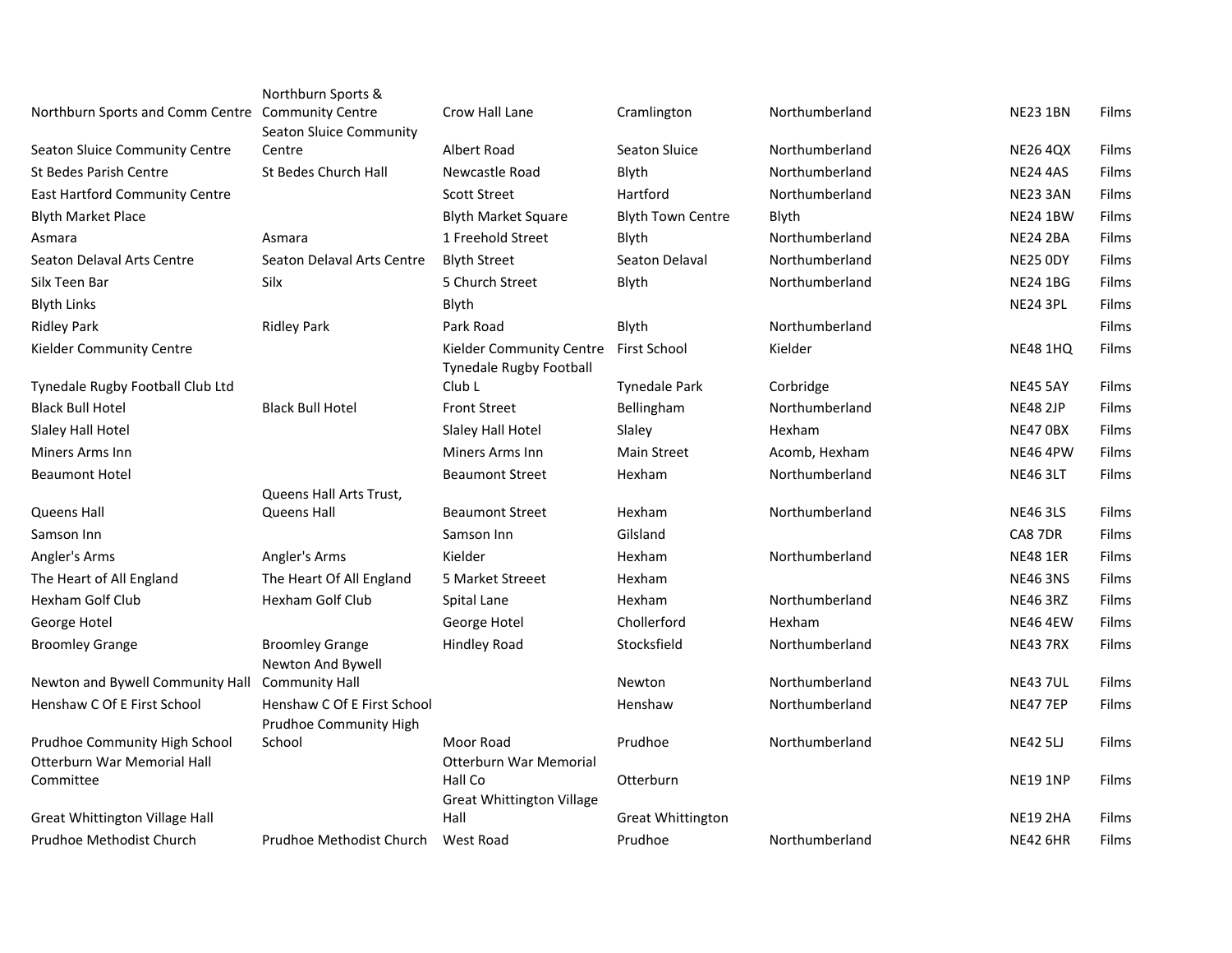| Haydon Bridge High School and         | Haydon Bridge Community<br><b>High School And Sports</b> |                            |                          |                              |                 |       |
|---------------------------------------|----------------------------------------------------------|----------------------------|--------------------------|------------------------------|-----------------|-------|
| Sports College                        | College                                                  | North Bank                 | Haydon Bridge            | Northumberland               | <b>NE47 6LR</b> | Films |
| Queens Arms Hotel                     |                                                          | Queens Arms Hotel          | <b>Main Street Acomb</b> | Hexham                       | <b>NE46 4PT</b> | Films |
|                                       |                                                          |                            |                          | Hexham,                      |                 |       |
| <b>Birtley Village Hall</b>           |                                                          | <b>Birtley</b>             | Wark                     | Northumberland               | <b>NE48 3HL</b> | Films |
| Boat Inn Restaurant and Bar           | Leaplish Waterside Park                                  | Leaplish                   | Falstone                 | Northumberland               | <b>NE48 1AX</b> | Films |
| <b>Dilston College</b>                |                                                          | Corbridge                  | Northumberland           |                              | <b>NE45 5RJ</b> | Films |
|                                       |                                                          |                            |                          | Hexham,                      |                 |       |
| Allendale Village Hall                | Allendale Village Hall                                   | Leadgate Road              | Allendale                | Northumberland               | <b>NE47 9PR</b> | Films |
| <b>Tynedale Parks</b>                 | Abbey Grounds                                            | <b>Beaumont Street</b>     | Hexham                   | Northumberland               |                 | Films |
| The Forum Cinema                      | The Forum Cinema                                         | Market Place               | Hexham                   | Northumberland               | <b>NE46 3PB</b> | Films |
| Whitley Chapel Parish Hall            |                                                          | Leazes Lane                | Hexhamshire              |                              | NE47 OHB        | Films |
| <b>Tarset Village Hall</b>            | <b>Tarset Village Hall</b>                               |                            | Tarset                   | Northumberland               | <b>NE48 1PA</b> | Films |
| <b>Watling Coffee House</b>           |                                                          | 11 Watling Street          | Corbridge                | Northumberland               | <b>NE45 5AG</b> | Films |
| The Bairns                            |                                                          | Leadgate Cottages          | Chopwell                 | Gateshead                    | <b>NE177AU</b>  | Films |
| Carts Bog Inn                         | The Carts Bog Inn                                        | Langley on Tyne            | Hexham                   |                              | <b>NE47 5NW</b> | Films |
| Knaresdale With Kirkhaugh Kairns      |                                                          |                            |                          |                              |                 |       |
| <b>Community Hall</b>                 |                                                          | Slaggyford                 | <b>Brampton</b>          |                              | CA8 7NP         | Films |
| Wylam Institute                       | Wylam Institute                                          | Church Road                | Wylam                    | Northumberland               | <b>NE41 8AP</b> | Films |
| Newbrough Town Hall                   | <b>Town Hall</b>                                         |                            | Newbrough                | Northumberland               | <b>NE47 5AR</b> | Films |
|                                       | Close House Hotel & Golf                                 |                            |                          |                              |                 |       |
| Close House Golf Club Ltd             | Club                                                     |                            | Heddon-On-The-Wall       | Northumberland               | <b>NE15 OHT</b> | Films |
|                                       |                                                          |                            |                          | Morpeth,                     |                 |       |
| Guyzance Hall                         | <b>Guyzance Hall</b>                                     | <b>Guyzance Hall Drive</b> | Guyzance                 | Northumberland               | <b>NE65 9AG</b> | Films |
| Netherwitton Village Hall             | Netherwitton Village Hall                                | Netherwitton Village       | Netherwitton             | Northumberland               | <b>NE61 4NU</b> | Films |
| Berwick Upon Tweed Youth Hostel       |                                                          | Dewars Lane Granary        | Dewars Lane              | <b>Berwick Upon</b><br>Tweed | <b>TD15 1ES</b> | Films |
|                                       |                                                          |                            |                          | Newcastle Upon               |                 |       |
| The Badger                            | The Badger                                               | <b>Street Houses</b>       | Ponteland                | Tyne, Northumbe              | <b>NE20 9BT</b> | Films |
|                                       |                                                          |                            |                          | Berwick-Upon-                |                 |       |
| <b>Haggerston Castle Holiday Park</b> |                                                          |                            | Haggerston               | Tweed                        | <b>TD15 2PA</b> | Films |
| Morpeth Comrades Social Club and      |                                                          |                            |                          |                              |                 |       |
| Institute Ltd                         |                                                          | Sanderson Arcade           | Market Place             | Morpeth                      | <b>NE61 1NS</b> | Films |
|                                       |                                                          | Military Road At East Wall |                          | Ponteland,<br>Newcastle Upon |                 |       |
| Robin Hood Inn                        | Robin Hood Inn                                           | Hou                        | <b>East Wallhouses</b>   | <b>Tyne</b>                  | <b>NE18 OLL</b> | Films |
| Doxford Hall Hotel and Spa            | Hotel And Spa, Doxford Hall                              |                            | Doxford                  | Northumberland               | <b>NE67 5DN</b> | Films |
| The Alnwick Arms                      | The Alnwick Arms                                         | 3 Clayport Street          | Alnwick                  | Northumberland               | <b>NE66 1LA</b> | Films |
|                                       |                                                          |                            |                          |                              |                 |       |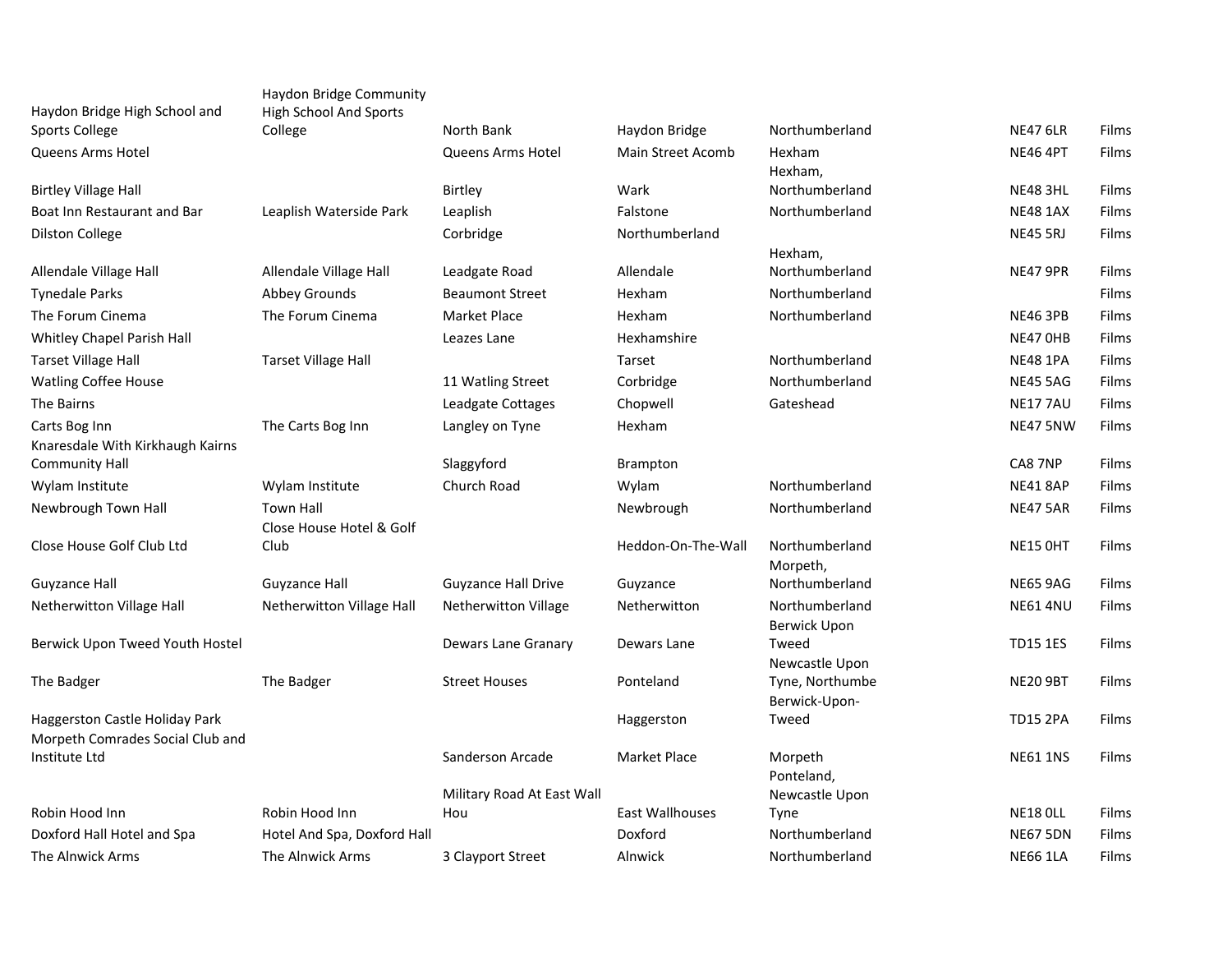|                                             |                              |                                |                      | Newcastle Upon |                |                 |       |
|---------------------------------------------|------------------------------|--------------------------------|----------------------|----------------|----------------|-----------------|-------|
| <b>Belsay Hall</b>                          | <b>Belsay Hall</b>           | <b>Belsay Hall Drive</b>       | <b>Belsay</b>        | <b>Tyne</b>    |                | <b>NE20 0DX</b> | Films |
| Whalton Village Hall                        | Whalton Village Hall         | Whalton                        | Morpeth              | Morpeth        |                | <b>NE61 3XA</b> | Films |
| Ellington Village Hall & Community          |                              |                                |                      |                |                |                 |       |
| Library                                     |                              | Lynemouth Road                 | Ellington            | Morpeth        |                | <b>NE61 5HN</b> | Films |
| Hoggs Head Inn                              |                              | Hawfinch Drive                 | Cawledge             | Alnwick        |                | <b>NE66 2DD</b> | Films |
| The Northumberland Federation of<br>YMCA's  | <b>YMCA Buildings</b>        | North View                     | Ashington            |                |                | <b>NE63 9XQ</b> | Films |
|                                             | St Benedicts R C Middle      |                                |                      |                |                |                 |       |
| St Benedicts RC Middle School               | School                       | Moorhouse Lane                 | Ashington            | Northumberland |                | <b>NE63 9LP</b> | Films |
| Seaton Delaval Hall                         | Seaton Delaval Hall          | The Avenue                     | Seaton Delaval       | Northumberland |                | <b>NE26 4QR</b> | Films |
| Barluga                                     | Bar Luga                     | 3d Sanderson Arcade            | Morpeth              | Northumberland |                | <b>NE61 1NS</b> | Films |
|                                             |                              | <b>Northumberland Business</b> |                      |                |                |                 |       |
| <b>Willow Farm</b>                          |                              | Park                           | Cramlington          |                |                | <b>NE23 7RY</b> | Films |
| Alnwick Garden                              |                              | Denwick Lane                   | Alnwick              | Northumberland |                | <b>NE66 1YU</b> | Films |
| Northumberland Hall                         | Northumberland Hall          | <b>Market Street</b>           | Alnwick              | Northumberland |                | <b>NE66 1SS</b> | Films |
|                                             |                              |                                |                      | Newcastle Upon |                |                 |       |
| The Highlander                              |                              | Highham Dykes                  | <b>Belsay</b>        | <b>Tyne</b>    |                | <b>NE20 ODN</b> | Films |
| <b>Black Bull</b>                           | <b>Black Bull</b>            | <b>Front Street East</b>       | Bedlington           | Northumberland |                | <b>NE22 5DS</b> | Films |
| The Sun Inn                                 |                              | 25 Front Street West           | Bedlington           | Northumberland |                | <b>NE22 5TT</b> | Films |
| Woodhorn Grange                             | Woodhorn Grange              | QE 2 Country Park              | Woodhorn             | Ashington      |                | <b>NE63 9AT</b> | Films |
| <b>Bank Top Hotel</b>                       |                              | <b>River View</b>              | <b>Bedlington</b>    | Northumberland |                | <b>NE22 5LW</b> | Films |
| Northumberland County Council               | <b>Station Road Precinct</b> | Land at Ashington              | Ashington            |                |                | <b>NE63 8RX</b> | Films |
| <b>Block &amp; Tackle</b>                   |                              | <b>Blackthorn Way</b>          | Ashington            | Northumberland |                | <b>NE63 8NW</b> | Films |
| The Red Lion                                |                              | <b>Hartford Road</b>           | Bedlington           | Northumberland |                | <b>NE22 6HR</b> | Films |
|                                             | <b>Bedlington Community</b>  |                                |                      |                |                |                 |       |
| <b>Bedlington Community Centre</b>          | Centre                       | <b>Front Street West</b>       | Bedlington           | Northumberland |                | <b>NE22 5TT</b> | Films |
| Newbiggin Maritime Centre Ltd               | Newbiggin Maritime Centre    | <b>Church Point</b>            | Newbiggin by the Sea |                |                | <b>NE64 6DB</b> | Films |
| <b>Warkworth Castle</b>                     | <b>Warkworth Castle</b>      |                                | Warkworth            | Northumberland |                | <b>NE65 0UJ</b> | Films |
| The Plough Inn                              |                              | 24 Bondgate Without            | Alnwick              | Northumberland |                | <b>NE66 1PN</b> | Films |
| Coble Inn                                   |                              | 5-7 Bridge Street              | Newbiggin by the Sea |                |                | <b>NE64 6NH</b> | Films |
| Gala Club                                   |                              | <b>Milburn Road</b>            | Ashington            |                |                | <b>NE63 OHD</b> | Films |
|                                             |                              |                                |                      | Choppington,   |                |                 |       |
| Holy Family Church                          | Church Of The Holy Family    | Riversdale Avenue              | Stakeford            | Northumberland |                | <b>NE62 5JZ</b> | Films |
| Pastures, Barneyside and the Picnic<br>Area | <b>Alnwick Castle</b>        |                                |                      | <b>Alnwick</b> | Northumberland | <b>NE66 1NQ</b> | Films |
| The Black Swan (Previously The              |                              |                                |                      |                |                |                 |       |
| Hairy Lemon)                                | Hairy Lemon                  | 26 Narrowgate                  | Alnwick              | Northumberland |                | <b>NE66 1JG</b> | Films |
|                                             |                              |                                |                      |                |                |                 |       |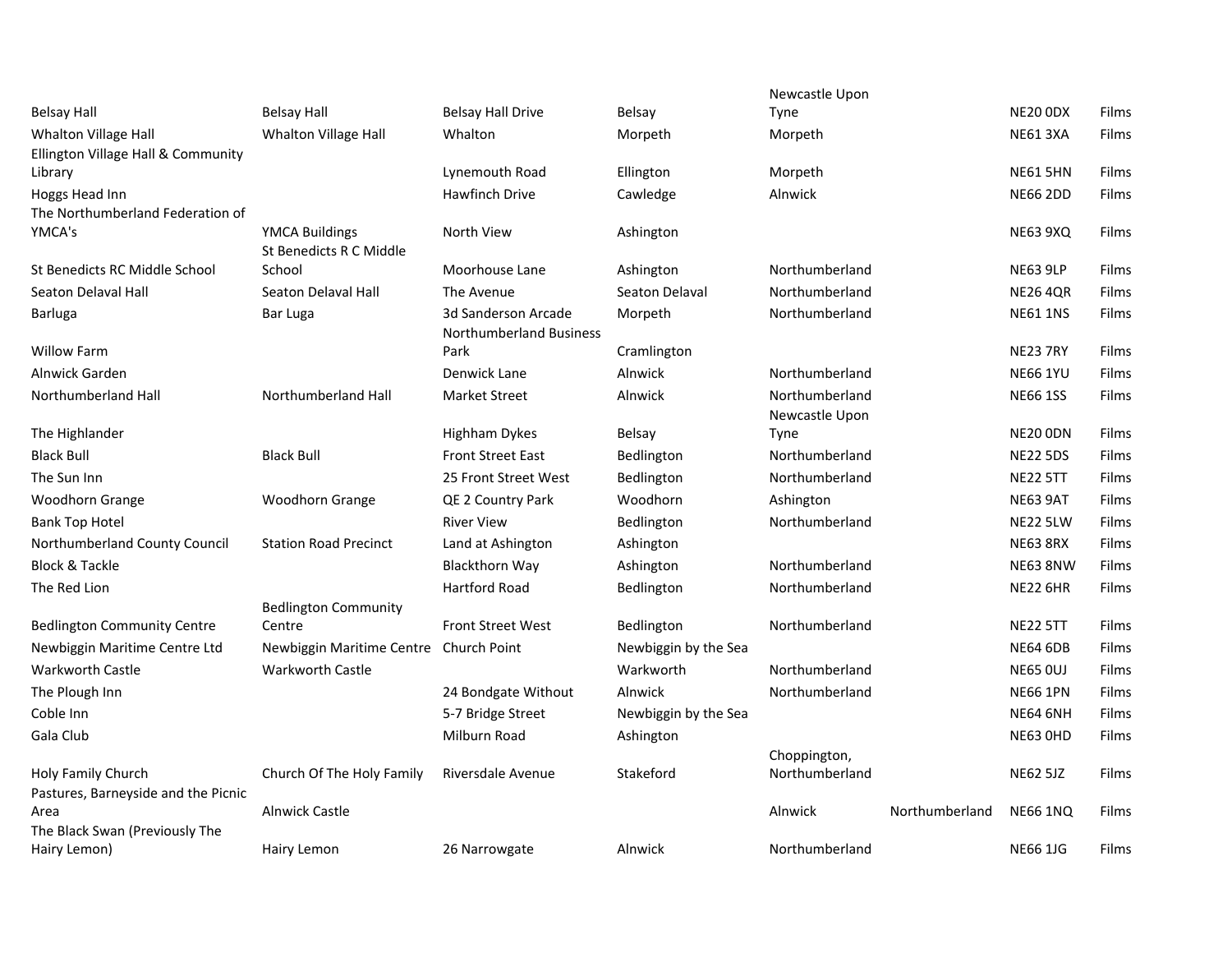| The New Ship                                           | The New Ship                    | 42 Gibson Street                             | Newbiggin-By-The-Sea | Northumberland             |                | <b>NE64 6UW</b> | Films |
|--------------------------------------------------------|---------------------------------|----------------------------------------------|----------------------|----------------------------|----------------|-----------------|-------|
| The Hearth Cafe                                        | The Hearth, The Manse           |                                              | Horsley              | Northumberland             |                | NE15 ONT        | Films |
| Newbiggin Sports & Community                           | Newbiggin Sports And            |                                              |                      |                            |                |                 |       |
| Centre                                                 | <b>Community Centre</b>         | Woodhorn Road                                | Newbiggin-By-The-Sea | Northumberland             |                | <b>NE64 6HG</b> | Films |
| Northumberland College<br>Cafe Society Morpeth Bar and | Northumberland College          | College Road                                 | Ashington            | Northumberland             |                | <b>NE63 9RG</b> | Films |
| Lounge                                                 |                                 | 5 Market Place                               | Morpeth              | Northumberland             |                | <b>NE61 1HG</b> | Films |
| Holiday Inn                                            | Holiday Inn                     | <b>Fisher Lane</b>                           | Seaton Burn          | Northumberland             |                | <b>NE13 6BP</b> | Films |
| Queens Head Hotel                                      | Queens Head                     | <b>Bridge Street</b>                         | Morpeth              | Northumberland             |                | <b>NE61 1NB</b> | Films |
| Sandy Bay Holiday Park                                 | Sandy Bay Holiday Park          | North Seaton                                 | Ashington            | Northumberland             |                | <b>NE63 9YD</b> | Films |
| Springhill Farm / Multigroove                          |                                 |                                              |                      |                            |                |                 |       |
| Festival                                               |                                 | Seahouses                                    | Northumberland       |                            |                | <b>NE68 7UR</b> | Films |
|                                                        | Warkworth War Memorial          |                                              |                      | Morpeth,                   |                |                 |       |
| Warkworth War Memorial Hall                            | Institu                         | <b>Castle Street</b>                         | Warkworth            | Northumberland             |                |                 | Films |
| Shilbottle Community Hall                              | Shilbottle Community Hall       | Shilbottle Grange                            | Shilbottle           | Alnwick<br>Berwick-upon-   |                | <b>NE66 2XH</b> | Films |
| East Ord Parish Hall                                   |                                 | The Green                                    | East Ord             | Tweed                      |                | <b>TD15 2NS</b> | Films |
|                                                        |                                 | Ground Floor Terrace &<br><b>First Floor</b> |                      | Ponteland                  | Nothumberland  | <b>NE20 9NR</b> | Films |
| <b>Restaurant Premises</b>                             |                                 |                                              | 4-6 Main Street      |                            |                |                 |       |
| <b>St Bartholomews Church</b>                          | St Bartholomews Church          | <b>High Street</b>                           | Newbiggin-By-The-Sea | Northumberland             |                | <b>NE64 6DP</b> | Films |
| Woodhorn Colliery Museum                               | Archives & Country Park         | Woodhorn                                     | Ashington            |                            |                | <b>NE63 9YF</b> | Films |
|                                                        |                                 | Land at Newbiggin by the                     | <b>Front Street</b>  | Newbiggin by the           | Northumberland |                 |       |
| Northumberland County Council                          |                                 | Sea                                          |                      | Sea                        |                |                 | Films |
| <b>Bamburgh Pavilion</b>                               |                                 |                                              |                      |                            |                |                 | Films |
| <b>Eshott Hall</b>                                     | <b>Eshott Hall</b>              | Stable Drive                                 | Eshott               | Morpeth,<br>Northumberland |                | <b>NE65 9EN</b> | Films |
| <b>Hedley Centre</b>                                   |                                 | The Vindolanda Trust                         | Chesterholm Museum   | <b>Bardon Mill</b>         | Northumberland | <b>NE47 7JN</b> | Films |
|                                                        |                                 |                                              |                      | Morpeth,                   |                |                 |       |
| Amble Club Ltd.                                        | Amble Club Ltd                  | 16 Bede Street                               | Amble                | Northumberland             |                | NE65 OEA        | Films |
| Seahouses Hub (Seahouses Sports                        |                                 |                                              |                      |                            |                |                 |       |
| and Community Centre)                                  | <b>Community Centre</b>         | 69 Stone Close                               | Seahouses            | Northumberland             |                | <b>NE68 7YL</b> | Films |
| <b>Stannington Village Hall</b>                        | <b>Stannington Village Hall</b> |                                              | Stannington          | Northumberland             |                | <b>NE61 6EL</b> | Films |
| Golden Sands Holiday Park                              | Golden Sands                    | Beach Road                                   | Cresswell            | Morpeth                    |                | <b>NE61 5LF</b> | Films |
| <b>Berwick Middle School</b>                           | Berwick Middle School           | Lovaine Terrace                              | Berwick-Upon-Tweed   | Northumberland             |                | <b>TD15 1LA</b> | Films |
| Whittingham Memorial Hall                              | <b>Memorial Hall</b>            |                                              | Whittingham          | Northumberland             |                | <b>NE66 4UP</b> | Films |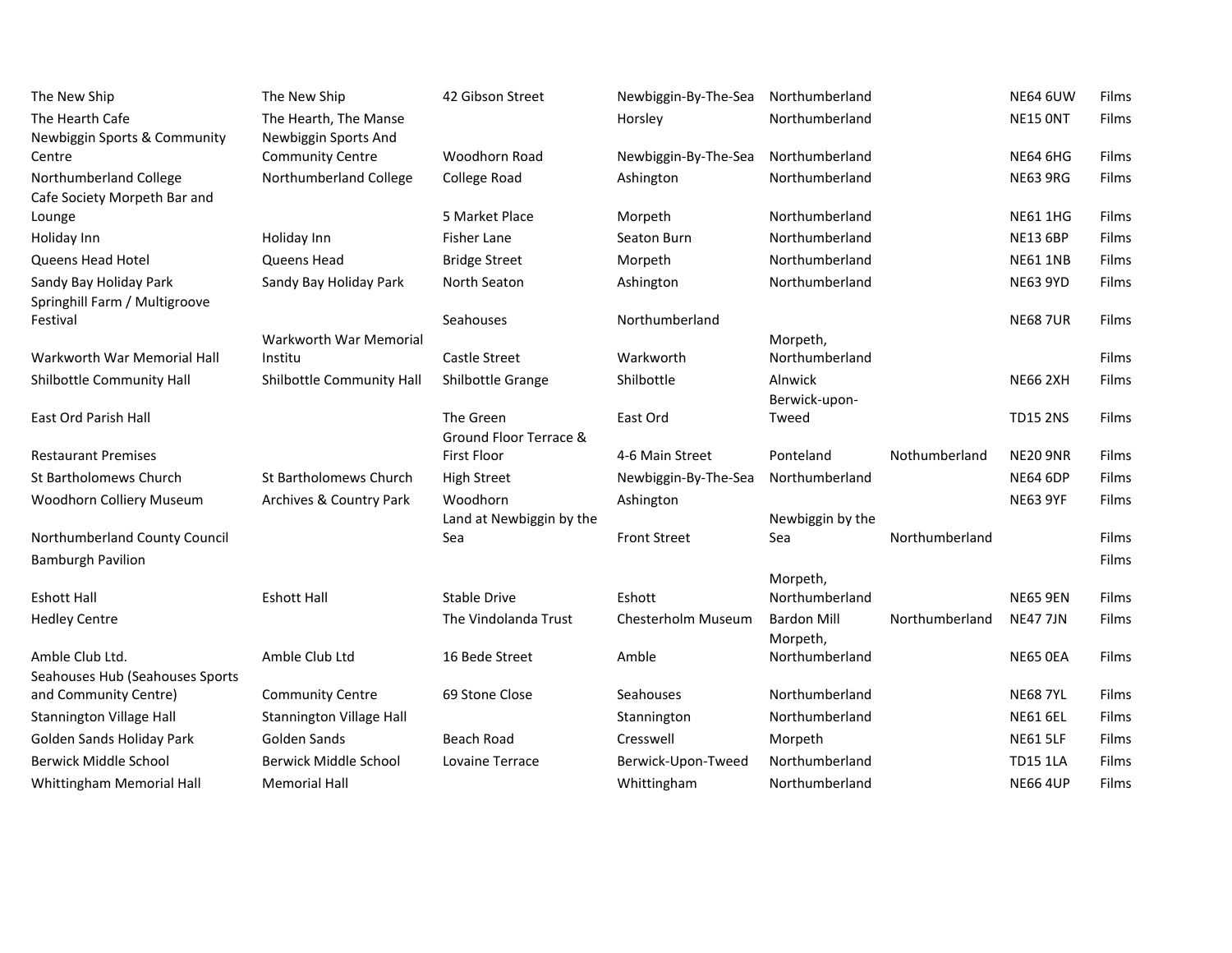|                                       | Hunters Courtyard & Stable                         |                          |                     |
|---------------------------------------|----------------------------------------------------|--------------------------|---------------------|
| <b>Alnwick Castle</b>                 | Courtyard                                          | The Peth                 | Alnwick             |
| <b>Alnwick Castle</b>                 | <b>Alnwick Castle</b>                              | The Peth                 | Alnwick             |
| Alnwick Castle, Hulne Priory and      |                                                    |                          |                     |
| <b>Hulne Park</b>                     | <b>Alnwick Castle</b>                              | The Peth                 | Alnwick             |
| Kielder Water Sailing Club            |                                                    | <b>Tower Knowe</b>       | Kielder Water       |
| <b>Bailiffgate Museum</b>             | <b>Bailiffgate Museum</b>                          | 14 Bailiffgate           | Alnwick             |
| Hermitage Inn                         | Hermitage Inn                                      | 23 Castle Street         | Warkworth           |
| Bamburgh Castle Inn                   | Bamburgh Castle Inn                                | Seafield Road            | Seahouses           |
| <b>Bedlington Market Place</b>        |                                                    | <b>Front Street West</b> | Bedlington          |
| Newton Hall Hotel                     | <b>Newton Hall</b>                                 |                          | Newton-By-Tl        |
| New Delaval and Newsham Social        |                                                    |                          |                     |
| Club                                  |                                                    | <b>Winship Street</b>    | Blyth               |
|                                       | Ashington Rugby Club,                              |                          |                     |
| Ashington Rugby Club                  | <b>Recreation Ground</b>                           | <b>Ellington Road</b>    | Ashington           |
| Joiners Arms                          | The Joiners Arms                                   | <b>Wansbeck Street</b>   | Morpeth             |
| Waterford Lodge, The                  | The Waterford Lodge                                | Castle Square            | Morpeth             |
| Riverside Leisure Centre              | Riverside Leisure Centre                           | Newmarket                | Morpeth             |
| Linden Hall                           | Linden Hall                                        |                          | Longhorsley         |
|                                       |                                                    |                          | <b>Manor Walks</b>  |
| Vue Cinema                            | Mutiplex Cinema Unit                               | South Mall               | Centre              |
| St George's United Reformed<br>Church | <b>St Georges United</b><br><b>Reformed Church</b> |                          |                     |
|                                       |                                                    | <b>Bridge Street</b>     | Morpeth             |
| Ellingham Village Hall                |                                                    | Ellingham                | Chathill            |
| Digital Community Youth Limited       |                                                    | 2nd Floor                | <b>Dudley Court</b> |
|                                       | <b>Cresswell Towers Holiday</b>                    |                          |                     |
| <b>Tower Tavern</b>                   | Park                                               |                          | Cresswell           |
| Ex (The)                              |                                                    |                          | Pegswood Vil        |
| The Waterloo                          | Waterloo Hotel                                     | Queen Street             | Amble               |
|                                       | The Maltings Theatre And                           |                          |                     |
| The Maltings Theatre & Arts Centre    | Cinema                                             | Eastern Lane             | Berwick-Upor        |
| Sanderson Arcade Management           |                                                    | Sanderson Arcade         | Morpeth             |
| Pegswood Community Hub                |                                                    | Longhirst Road           | Pegswood            |
|                                       |                                                    | Norham Castle and        |                     |
| Norham Flodden 500                    |                                                    | adjacent fields          |                     |

Knight's Quest, Guest Hall, Sanctuary, cafe, shop, d & Stable Club,

**Holiday** atre And Norham Castle and adjacent fields Films and the control of the control of the control of the control of the control of the control of the control of the control of the control of the control of the control of the control of the control of t

| Alnwick Castle                     | Courtyard                       | The Peth                 | Alnwick                     | Northumberland         |                | <b>NE66 1NQ</b> | Films |
|------------------------------------|---------------------------------|--------------------------|-----------------------------|------------------------|----------------|-----------------|-------|
| <b>Alnwick Castle</b>              | <b>Alnwick Castle</b>           | The Peth                 | Alnwick                     | Northumberland         |                | <b>NE66 1NO</b> | Films |
| Alnwick Castle, Hulne Priory and   |                                 |                          |                             |                        |                |                 |       |
| Hulne Park                         | <b>Alnwick Castle</b>           | The Peth                 | Alnwick                     | Northumberland         |                | <b>NE66 1NQ</b> | Films |
| Kielder Water Sailing Club         |                                 | <b>Tower Knowe</b>       | Kielder Water               |                        |                | <b>NE48 1BX</b> | Films |
| <b>Bailiffgate Museum</b>          | <b>Bailiffgate Museum</b>       | 14 Bailiffgate           | Alnwick                     | Northumberland         |                | <b>NE66 1LX</b> | Films |
| Hermitage Inn                      | Hermitage Inn                   | 23 Castle Street         | Warkworth                   | Northumberland         |                | <b>NE65 OUL</b> | Films |
| Bamburgh Castle Inn                | Bamburgh Castle Inn             | Seafield Road            | Seahouses                   | Northumberland         |                | <b>NE68 7SQ</b> | Films |
| <b>Bedlington Market Place</b>     |                                 | <b>Front Street West</b> | Bedlington                  |                        |                | <b>NE22</b>     | Films |
| Newton Hall Hotel                  | <b>Newton Hall</b>              |                          | Newton-By-The-Sea           | Northumberland         |                | <b>NE66 3DZ</b> | Films |
| New Delaval and Newsham Social     |                                 |                          |                             |                        |                |                 |       |
| Club                               |                                 | <b>Winship Street</b>    | Blyth                       | Northumberland         |                | <b>NE24 4NH</b> | Films |
|                                    | Ashington Rugby Club,           |                          |                             |                        |                |                 |       |
| Ashington Rugby Club               | <b>Recreation Ground</b>        | <b>Ellington Road</b>    | Ashington                   | Northumberland         |                | <b>NE63 8TP</b> | Films |
| Joiners Arms                       | The Joiners Arms                | <b>Wansbeck Street</b>   | Morpeth                     | Northumberland         |                | <b>NE61 1XZ</b> | Films |
| Waterford Lodge, The               | The Waterford Lodge             | Castle Square            | Morpeth                     | Northumberland         |                | <b>NE61 1YD</b> | Films |
| Riverside Leisure Centre           | Riverside Leisure Centre        | Newmarket                | Morpeth                     | Northumberland         |                | <b>NE61 1PR</b> | Films |
| Linden Hall                        | Linden Hall                     |                          | Longhorsley                 | Northumberland         |                | <b>NE65 8XA</b> | Films |
|                                    |                                 |                          | <b>Manor Walks Shopping</b> |                        |                |                 |       |
| Vue Cinema                         | Mutiplex Cinema Unit            | South Mall               | Centre                      | Cramlington            |                | <b>NE23 6UT</b> | Films |
| St George's United Reformed        | <b>St Georges United</b>        |                          |                             |                        |                |                 |       |
| Church                             | Reformed Church                 | <b>Bridge Street</b>     | Morpeth                     | Northumberland         |                | <b>NE61 1PQ</b> | Films |
| Ellingham Village Hall             |                                 | Ellingham                | Chathill                    | Northumberland         |                | <b>NE66 3UL</b> | Films |
|                                    |                                 |                          |                             | <b>Manor Walks</b>     |                |                 |       |
| Digital Community Youth Limited    |                                 | 2nd Floor                | <b>Dudley Court</b>         | <b>Shopping Centre</b> |                | <b>NE23 6QW</b> | Films |
|                                    | <b>Cresswell Towers Holiday</b> |                          |                             |                        |                |                 |       |
| <b>Tower Tavern</b>                | Park                            |                          | Cresswell                   | Northumberland         |                | <b>NE61 5JT</b> | Films |
| Ex (The)                           |                                 |                          | Pegswood Village            | Pegswood               | Northumberland | <b>NE61 6RE</b> | Films |
| The Waterloo                       | Waterloo Hotel                  | Queen Street             | Amble                       | Northumberland         |                | <b>NE65 OBZ</b> | Films |
|                                    | The Maltings Theatre And        |                          |                             |                        |                |                 |       |
| The Maltings Theatre & Arts Centre | Cinema                          | Eastern Lane             | Berwick-Upon-Tweed          | Northumberland         |                | <b>TD15 1AJ</b> | Films |
| Sanderson Arcade Management        |                                 | Sanderson Arcade         | Morpeth                     | Northumberland         |                | <b>NE61 1NS</b> | Films |
| Pegswood Community Hub             |                                 | Longhirst Road           | Pegswood                    | Morpeth                | Northumberland | <b>NE61 6XG</b> | Films |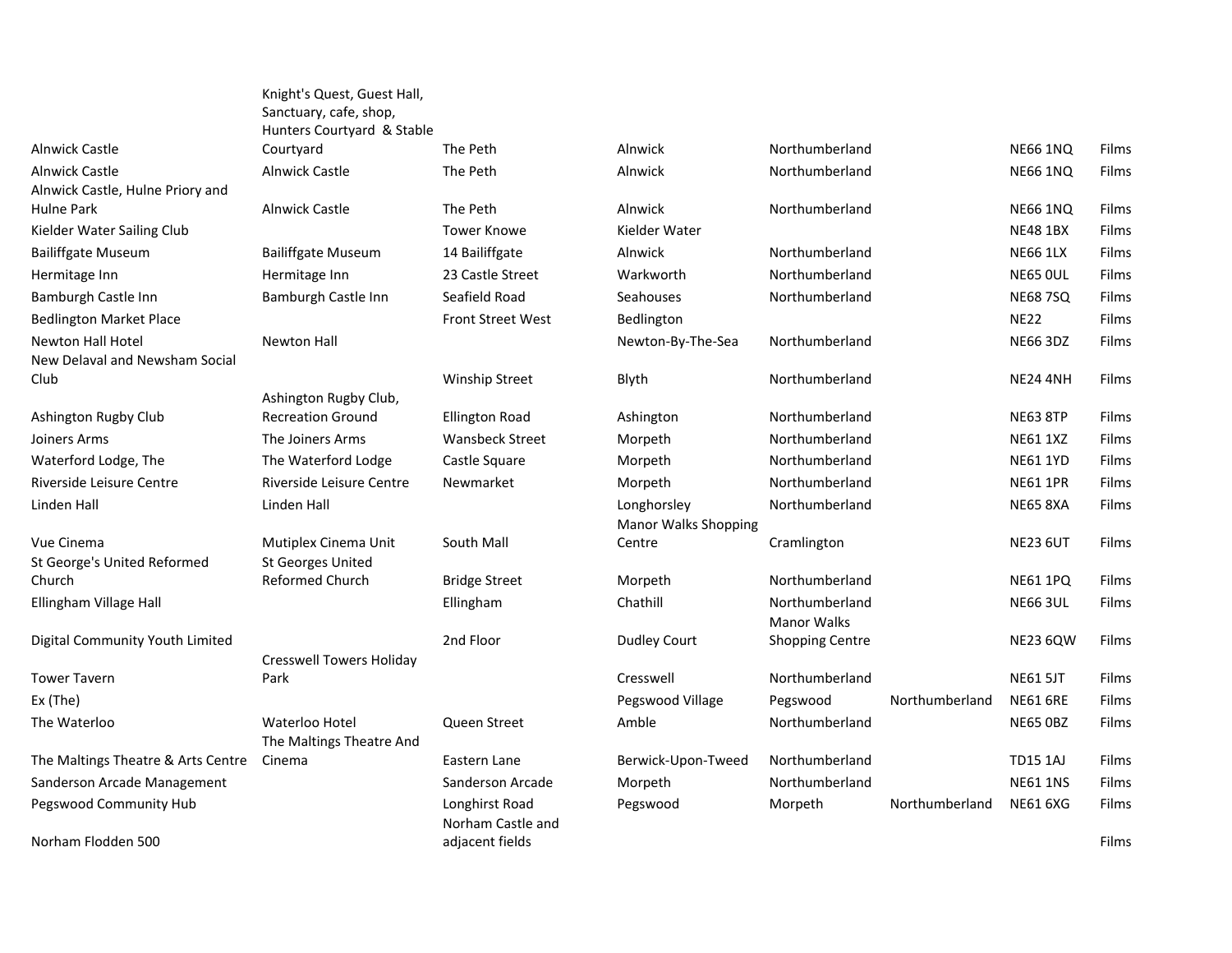| Cambo Village Hall                            | <b>Village Hall</b>                              | North Row                | Cambo                       | Northumberland |                | <b>NE61 4BA</b> | Films |
|-----------------------------------------------|--------------------------------------------------|--------------------------|-----------------------------|----------------|----------------|-----------------|-------|
| <b>Briardale Community Centre</b>             | <b>Briardale Comunity Centre</b>                 | <b>Briardale Road</b>    | Blyth                       | Northumberland |                | <b>NE24 5JJ</b> | Films |
| Meadow House Inn                              | The Meadow House Inn                             | North Road               | Berwick-Upon-Tweed          | Northumberland |                | <b>TD15 1UR</b> | Films |
| The Playhouse                                 | The Playhouse                                    | <b>Bondgate Without</b>  | Alnwick                     | Northumberland |                | <b>NE66 1PQ</b> | Films |
| <b>Black Bull Hotel</b>                       | <b>Black Bull Hotel</b>                          | 2 High Street            | Wooler                      | Northumberland |                | <b>NE71 6BY</b> | Films |
| The Gate                                      | The Gate, Forestburn Gate                        |                          | Netherwitton                | Northumberland |                | <b>NE61 4PT</b> | Films |
| Wark Mechanics Institute and Town             |                                                  |                          |                             |                |                |                 |       |
| Hall                                          |                                                  | <b>Front Street</b>      | Wark                        | Hexham         |                | <b>NE48 3LH</b> | Films |
| <b>Wallington Hall</b>                        | <b>Wallington Hall</b>                           |                          | Wallington                  | Northumberland |                | <b>NE61 4AR</b> | Films |
| <b>Blenheim Hotel</b>                         | <b>Blenheim Hotel</b>                            | 118 Main Street          | Spittal                     | Northumberland |                | <b>TD15 1RD</b> | Films |
| <b>Glendale Gateway Trust</b>                 |                                                  | <b>Cheviot Centre</b>    | Padgepool Place             | Wooler         |                | <b>NE71 6BL</b> | Films |
|                                               |                                                  |                          | <b>Manor Walks Shopping</b> |                |                |                 |       |
| The Seven Oaks                                |                                                  | Unit 1                   | Centre                      | Cramlington    | Northumberland | <b>NE23 6UL</b> | Films |
| East Bedlington Community Centre              |                                                  | 16-17 Station Street     | Bedlington                  | Northumberland |                | <b>NE22 7JN</b> | Films |
| The Alnwick Garden                            | The Alnwick Garden                               | Denwick Lane             | Alnwick                     | Northumberland |                | <b>NE66 1YU</b> | Films |
| Ord House                                     | Ord House                                        | Ord House Caravan Park   | East Ord                    | Northumberland |                | <b>TD15 2NS</b> | Films |
| The Jubilee Hall                              | Jubilee Hall                                     |                          | Newton-On-The-Moor          | Northumberland |                | <b>NE65 9JY</b> | Films |
| <b>Merton Hall Recreation Centre</b>          | <b>Merton Hall</b>                               | Merton Way               | Ponteland                   | Northumberland |                | <b>NE20 9PX</b> | Films |
| Owners Lounge                                 | <b>Berwick Holiday Centre</b>                    | Magdalen Fields          | Berwick-Upon-Tweed          | Northumberland |                | <b>TD15 1NE</b> | Films |
| Bardon Mill & henshaw Village Hall<br>Project | Bardon Mill Village Hall,<br><b>Redburn Park</b> |                          | <b>Bardon Mill</b>          | Northumberland |                | <b>NE47 7DW</b> | Films |
| Central Bar                                   |                                                  | <b>Station Road Back</b> | Ashington                   | Northumberland |                | NE63 0AA        | Films |
| Golden Lion Hotel                             | Golden Lion Hotel                                | Market Place             | Allendale                   | Northumberland |                | <b>NE47 9BD</b> | Films |
| Steve Wales of River Legacy Events            |                                                  | Ground Attached to       |                             |                |                |                 |       |
| Ltd                                           |                                                  | Hexham Canoe Club        |                             |                |                | <b>NE46 3SG</b> | Films |
| <b>Real Deal Plus Limited</b>                 | <b>Station House</b>                             | 104-108 Station Road     | Ashington                   | Northumberland |                | <b>NE63 8RN</b> | Films |
| Swinburne Arms                                | Swinburne Arms                                   | 31 North Side            | Stamfordham                 | Northumberland |                | <b>NE1800G</b>  | Films |
| Pele Tower                                    |                                                  | <b>Market Place</b>      | Corbridge                   | Northumberland |                | <b>NE45 5AW</b> | Films |
| Lesbury Village Hall                          |                                                  | Lesbury                  | Alnwick                     |                |                | <b>NE66 3AS</b> | Films |
| <b>Healey Barn</b>                            | <b>Burnt House Farm</b>                          |                          | <b>Riding Mill</b>          | Northumberland |                | <b>NE44 6BN</b> | Films |
| Doxford Farm                                  |                                                  | Chathill                 | Alnwick                     | Northumberland |                | <b>NE67 5DY</b> | Films |
| Creighton Memorial Hall                       | Creighton Memorial Hall                          | <b>Stead Road</b>        | Embleton                    | Northumberland |                | <b>NE66 3UP</b> | Films |
|                                               | James Calvert Spence                             |                          |                             |                |                |                 |       |
| James Calvert Spence College                  | College                                          | <b>Acklington Road</b>   | Amble                       | Northumberland |                | NE65 ONG        | Films |
|                                               | <b>St James United Reform</b>                    |                          |                             |                |                |                 |       |
| <b>St James Church Centre</b>                 | Church                                           | Pottergate               | Alnwick                     | Northumberland |                | <b>NE66 1JW</b> | Films |
| <b>Swarland First School</b>                  | <b>Swarland First School</b>                     | Leamington Lane          | Swarland                    | Northumberland |                | <b>NE65 9JP</b> | Films |
|                                               |                                                  |                          |                             |                |                |                 |       |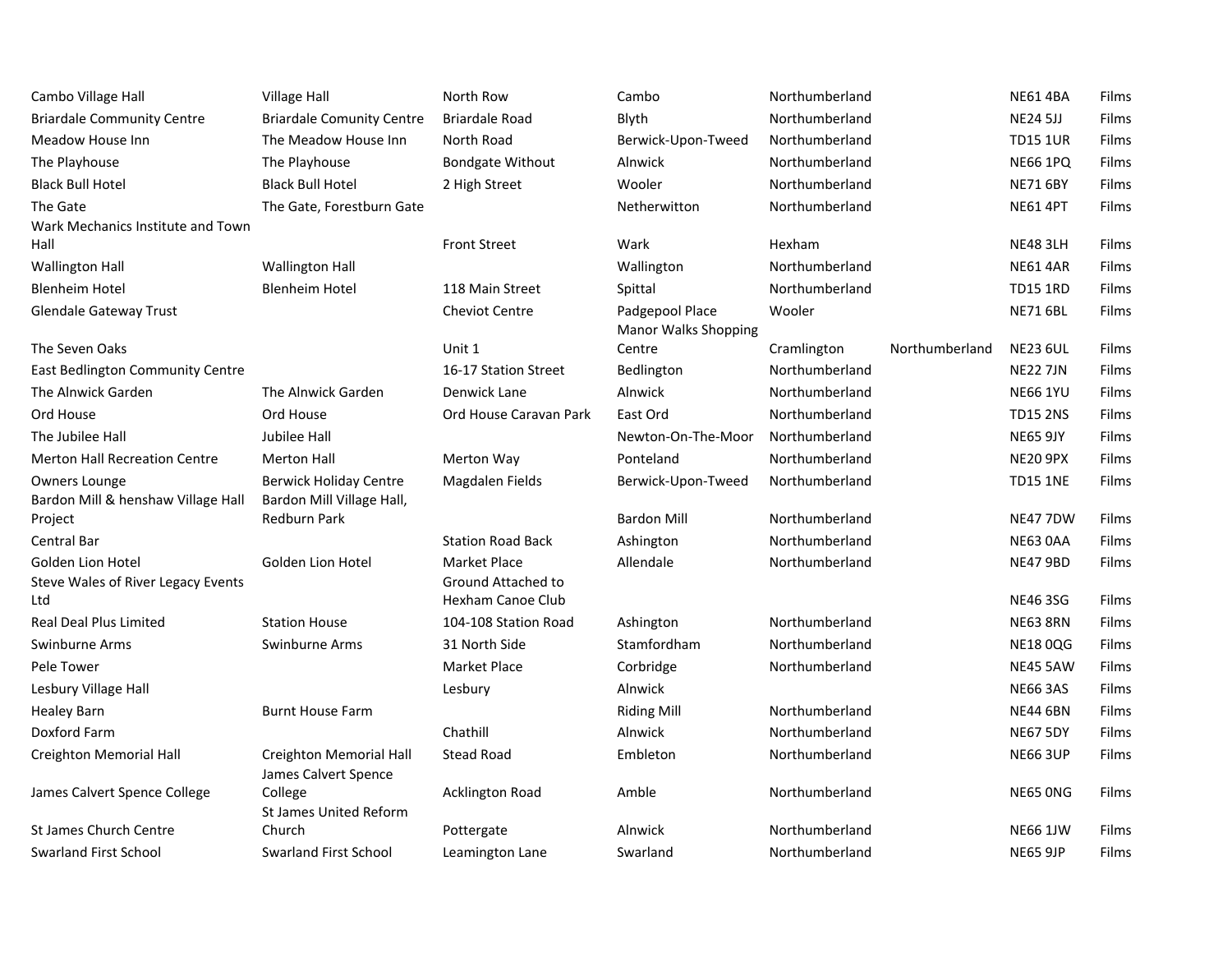| <b>Swarland Village Hall</b><br>Riverside                        | Swarland Village Hall                       | <b>Coast View</b><br><b>Worsdell Street</b>               | Swarland<br>Cambois                                   | Northumberland<br>Northumberland |                          | <b>NE24 1SD</b> | Films<br>Films |
|------------------------------------------------------------------|---------------------------------------------|-----------------------------------------------------------|-------------------------------------------------------|----------------------------------|--------------------------|-----------------|----------------|
| <b>Mighty Dub Fest</b>                                           | The Field (19 ha)<br>Morpeth Rugby Football | The Pastures                                              | <b>Alnwick Castle</b>                                 | Alnwick                          | Northumberland           |                 | Films          |
| Morpeth Rugby Club Limited                                       | Club                                        | <b>Mitford Road</b>                                       | Morpeth                                               | Northumberland                   |                          | <b>NE61 1RJ</b> | Films          |
| <b>Brinkburn Priory</b>                                          | <b>Brinkburn Priory</b>                     |                                                           | Longframlington                                       | Northumberland                   |                          | <b>NE65 8AR</b> | Films          |
| Commissioners' Quay Inn                                          |                                             | Quay Road                                                 | Blyth                                                 | Northumberland                   |                          | <b>NE24 3AG</b> | Films          |
| Landmark Ballroom                                                |                                             | Central Arcade                                            | Woodhorn Road                                         | Ashington                        | Northumberlande NE63 9EN |                 | Films          |
| <b>Fat Butcher Grill House</b>                                   | The Fat Butcher                             | <b>Front Street</b>                                       | <b>Bebside</b>                                        | Northumberland                   |                          | <b>NE24 4HW</b> | Films          |
| <b>Alnwick Market Place</b>                                      | <b>Alnwick Market</b>                       | Market Place                                              | Alnwick                                               | Northumberland                   |                          | <b>NE66 1HS</b> | Films          |
| Felton Village Hall                                              | Felton Village Hall                         | Davison Avenue                                            | Felton                                                | Northumberland                   |                          | <b>NE65 9NH</b> | Films          |
| Dene House Farm Leisure Club                                     | Dene House                                  | Harrogate Lane                                            | Longframlington                                       | Northumberland                   |                          | <b>NE65 8EE</b> | Films          |
| Yolo                                                             |                                             | 9 Bell Villas                                             | Ponteland                                             | Northumberland                   |                          | <b>NE20 9BD</b> | Films          |
| <b>Blyth Town Centre</b>                                         |                                             | <b>Blyth Town Centre</b>                                  | Northumberland                                        |                                  |                          |                 | Films          |
| Morpeth Market                                                   | Site Of Morpeth Market                      | Market Place                                              | Morpeth                                               | Northumberland                   |                          |                 | Films          |
| Newbiggin Community Activity                                     | <b>St Marks United Reform</b>               |                                                           |                                                       |                                  |                          |                 |                |
| Centre                                                           | Church                                      | Gibson Street                                             | Newbiggin-By-The-Sea                                  | Northumberland                   |                          | <b>NE64 6UY</b> | Films          |
| <b>Mortimers</b>                                                 |                                             | 2-4 North Seaton Road                                     | Ashington                                             | Northumberland                   |                          | <b>NE63 0AG</b> | Films          |
| Lindisfarne Festival                                             | <b>Beal Farm</b>                            |                                                           | Beal                                                  | Northumberland                   |                          | <b>TD15 2PB</b> | Films          |
|                                                                  | Ashington Leisure Centre,                   |                                                           |                                                       |                                  |                          |                 |                |
| Ashington Leisure Centre<br>Haggerston Castle - Owners           | <b>Portland Park</b>                        | Lintonville Road<br><b>Haggerston Castle Holiday</b>      | Ashington                                             | Northumberland                   |                          | <b>NE63 9JY</b> | Films          |
| <b>Exclusive Lounge</b>                                          |                                             | Park                                                      | <b>Berwick Upon Tweed</b><br><b>Wansbeck Business</b> |                                  |                          | <b>TD15 2PA</b> | Films          |
| Old Ash Dene                                                     | The Old Ash Dene                            | Rotary Parkway                                            | Park                                                  | Ashington                        | Northumberland           | <b>NE63 8QW</b> | Films          |
| Mighty Events Ltd                                                | The Field (19 ha)                           | The Pastures                                              | <b>Alnwick Castle</b>                                 | Alnwick                          | Northumberland           |                 | Films          |
| Vyner Park                                                       | <b>Recreation Ground</b>                    | The Avenue                                                | Swarland                                              | Northumberland                   |                          |                 | Films          |
| Le Petit Chateau Hotel                                           | Le Petit Chateau Hotel                      |                                                           | Otterburn                                             | Northumberland                   |                          | <b>NE19 1NR</b> | Films          |
| The Coach House Otterburn                                        | Coach House                                 |                                                           | Otterburn                                             | Northumberland                   |                          | <b>NE19 1JX</b> | Films          |
| Gallagher park                                                   | gallagher park                              | Schalksmukle road                                         | <b>Bedlington</b>                                     | Northumberland                   |                          | <b>NE22 5DW</b> | Films          |
| Premier Inn                                                      | Playhouse Cinema                            | Sandgate<br>C110 Open Cast To<br><b>Togston East Farm</b> | Berwick-Upon-Tweed                                    | Northumberland                   |                          | <b>TD15 1EP</b> | Films          |
| Event Field in Front of Visitor Centre Druridge Bay Country Park |                                             | Junction<br>Units 4 & 5 Manor Walks                       | Hadston                                               | Northumberland                   |                          | <b>NE61 5BX</b> | Films          |
| Glasshouse Leisure Limited                                       |                                             | <b>Shopping Centre</b>                                    | Cramlington                                           | Northumberland                   |                          | <b>NE23 6UT</b> | Films          |